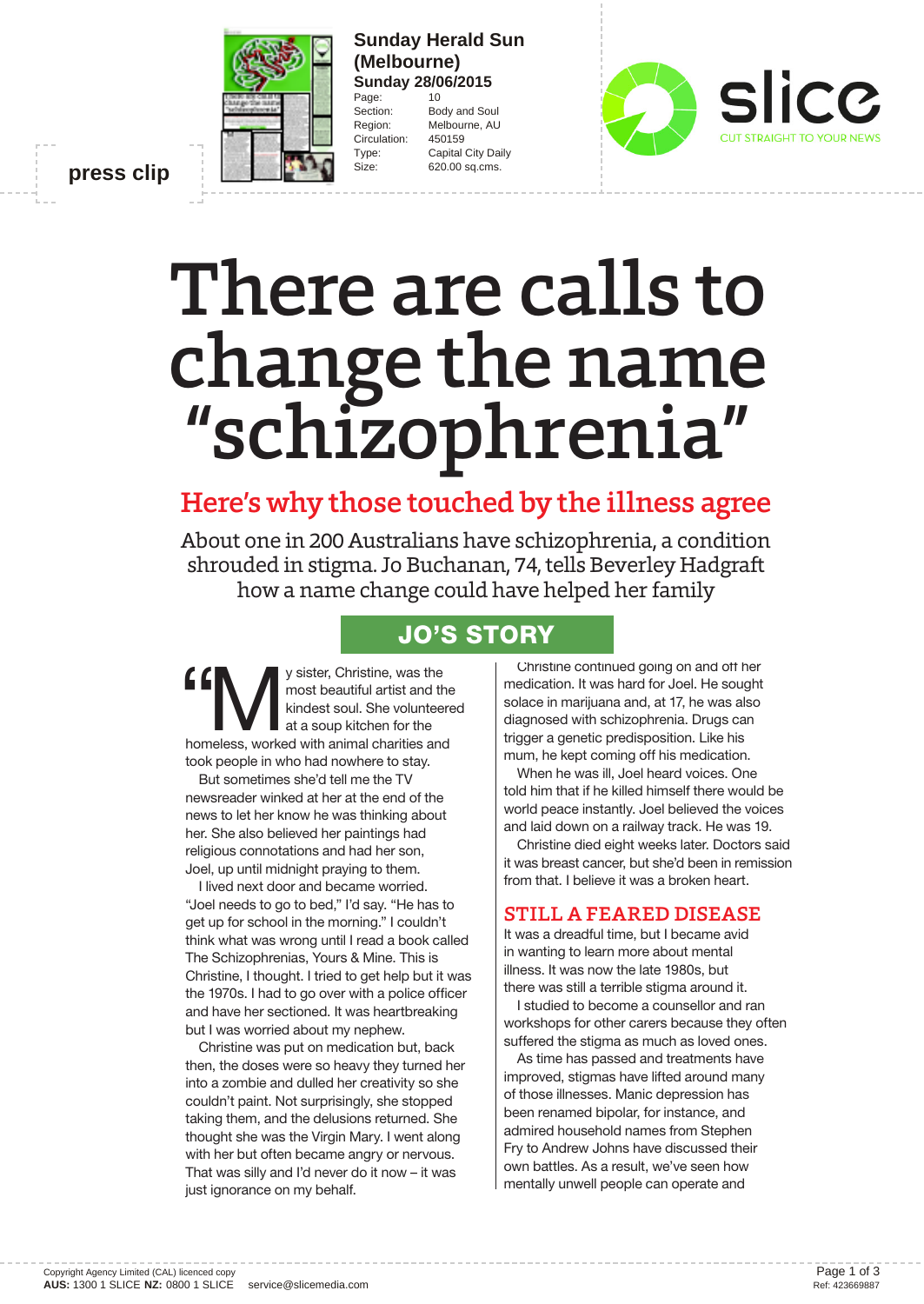

#### **Sunday Herald Sun (Melbourne) Sunday 28/06/2015** Page: 10

Circulation:

Section: Body and Soul Region: Melbourne, AU<br>Circulation: 450159 Type: Capital City Daily Size: 620.00 sq.cms.



### **press clip**

function well in society and we're no longer frightened of them.

However, the stigma hasn't lifted for schizophrenia. Many people still think it's the stuff of horror movies. When there's an inexplicable murder, irresponsible media reports often suggest the killer was driven by schizophrenia. "Schizo" is a term of abuse and carers tell me they're so afraid of being alienated, they pretend their loved one has depression rather than admit the truth.

This is sad because although schizophrenia sufferers today can't be cured, when they get their medication right, they can recover so no-one would know they were ill.

When I heard about the idea that [mental health organisation] SANE has to change the name [of schizophrenia], I was thrilled.

"Cognitive confusion disorder", for instance, sounds less threatening and is more insightful. Suffers would be more likely to get help, be less distressed at the diagnosis and also find it easier to connect with others.

This would be helpful as getting medication right can often take months and they'd have a cheer squad as well as living examples to encourage them to stick at it.

In the process, the public would no longer be misled into thinking schizophrenia turns people into Jekyll and Hyde characters with split personalities. They'd realise they have nothing to fear and that there are lots of creative, kind Christines out there.

People say, "Oh what's in a name?" but names are very important."

# NEW NAME, NEW ATTITUDE

## **HOW CHANGE IS MAKING A POSITIVE <sup>A</sup> DIFFERENCE OVERSEAS**

Two countries have already implemented name changes to improve the stigma around schizophrenia. After being approached by families with and caring for mental illness, Japan changed the name from

mind-split disease to integration disorder. Within only two years, psychiatrists said they were twice as likely to tell patients of their diagnosis – they'd felt too awkward before – while 86 per cent said they found it easier to talk to families, discuss the treatments available and get patients to consent and comply with that treatment. SANE's CEO Jack Heath points out that treating patients earlier is less expensive in both human and budgetary terms,

so everyone benefits. He favours the name used in South Korea, where it's changed to attunement disorder, which he says, "has within it the notion that things can be retuned, so it's much more positive".

#### **WHAT YOU CAN DO**

**Contact SANE (sane.org) to register your support for a new name or to contribute to StigmaWatch, which encourages the public to report both inappropriate and praiseworthy depictions and reporting of mental illness.**